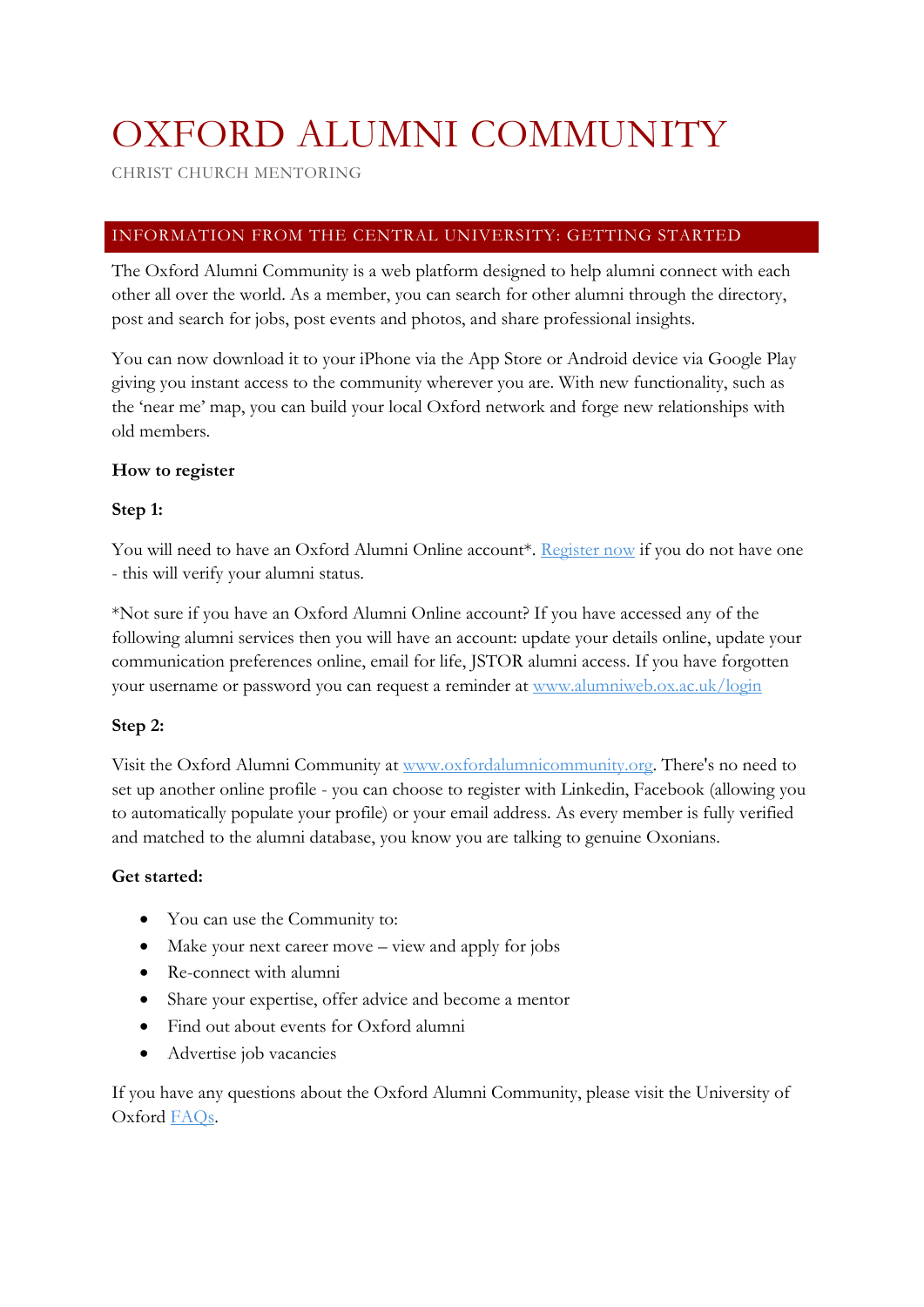## HOW TO USE THE OXFORD ALUMNI COMMUNITY

## ME

You can see and review a summary of your profile here including the information you have chosen to share from other websites

## UPDATES

This is the 'feed' section of the platform and shows the updates that other members have posted. They might introduce themselves, talk about a recent move, ask for advice on a career change, or post anything that's on their mind.

## ALBUM

This includes pictures uploaded by other members. Pictures are tagged with information such as the year and location, and members can be tagged in photos by other members of the site.

#### EVENTS

Events run by the University of Oxford Alumni Offices are advertised here.

## DIRECTORY

Here you can search for specific individuals by name, company or college. Alternatively, you can filter down the results using the right hand panel and narrow down a group of people e.g. by

| Refine your search                |        |
|-----------------------------------|--------|
|                                   |        |
| Name                              |        |
| Affiliation                       |        |
| Willing to help                   | Close  |
| Answer industry-specific question |        |
| Engage/introduce contacts         |        |
| Provide services/expertise        |        |
| Willing to be a mentor            |        |
| Offer advice                      |        |
| Review resume                     |        |
| Internships                       |        |
| Act as a mentor                   |        |
| Offer a micro-internship          |        |
| Offer a summer internship         |        |
| Location                          | Open G |
| <b>Oxford University</b>          | Open C |
| Work                              | Open   |

industry, matriculation year, college or subject. This is a great place to look for mentors

# FINDING A MENTOR ON THE OXFORD ALUMNI COMMUNITY

It is easy to find a mentor on the Oxford Alumni Community. Whilst you can ask a member of any college to act as a mentor for you, we have found that our Members are particularly keen to help fellow Members of the Association. Go to the Directory and filter using the right hand menu 'Refine your Search'. Click on 'Willing to Help' and choose the options that you would like to include.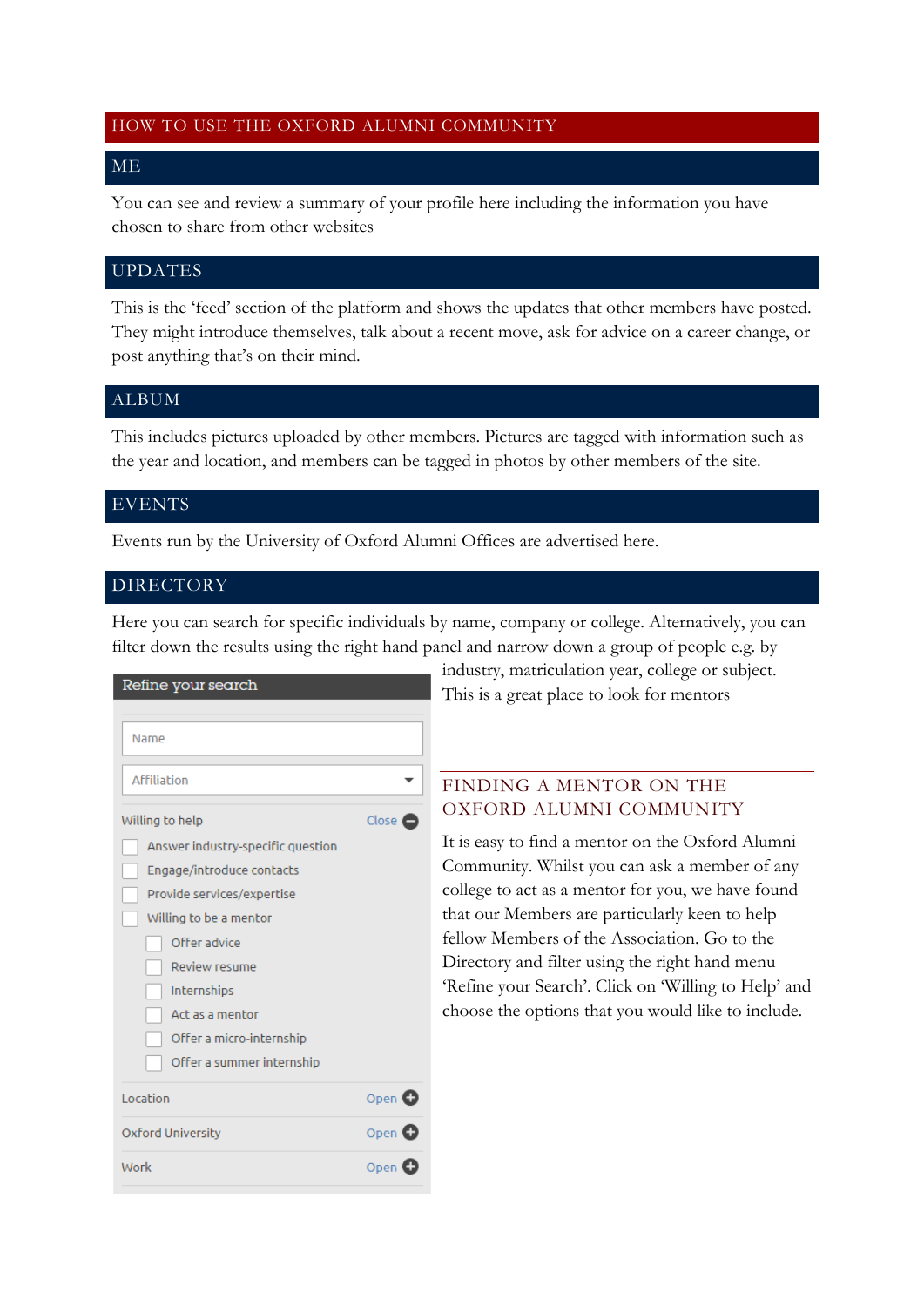| Refine your search                      |                    |  |
|-----------------------------------------|--------------------|--|
|                                         |                    |  |
| Name                                    |                    |  |
|                                         |                    |  |
| Affiliation                             |                    |  |
| Willing to help                         | Close (            |  |
| Answer industry-specific question       |                    |  |
| Engage/introduce contacts               |                    |  |
| Provide services/expertise              |                    |  |
| Willing to be a mentor                  |                    |  |
| Offer advice                            |                    |  |
| <b>Review resume</b>                    |                    |  |
| Internships                             |                    |  |
| Act as a mentor                         |                    |  |
| Offer a micro-internship                |                    |  |
| Offer a summer internship               |                    |  |
| Location                                | Open <b>O</b>      |  |
| Oxford University                       | Close <sup>1</sup> |  |
| Christ Church $\times$                  |                    |  |
| <b>Balliol College</b>                  |                    |  |
| <b>Blackfriars</b>                      |                    |  |
| Brasenose College                       |                    |  |
| <b>Campion Hall</b>                     |                    |  |
| <b>Christ Church</b>                    |                    |  |
| Corpus Christi College                  |                    |  |
| <b>Exeter College</b>                   |                    |  |
| Green Templeton College                 |                    |  |
| Greyfriars                              |                    |  |
| <b>Grevfriars-Regent's Park College</b> |                    |  |

Then, if you would like to hear only from Christ Church Alumni, click 'Oxford University' and select Christ Church

This will bring up everybody willing to offer the kinds of mentoring you're looking for, who graduated from Christ Church.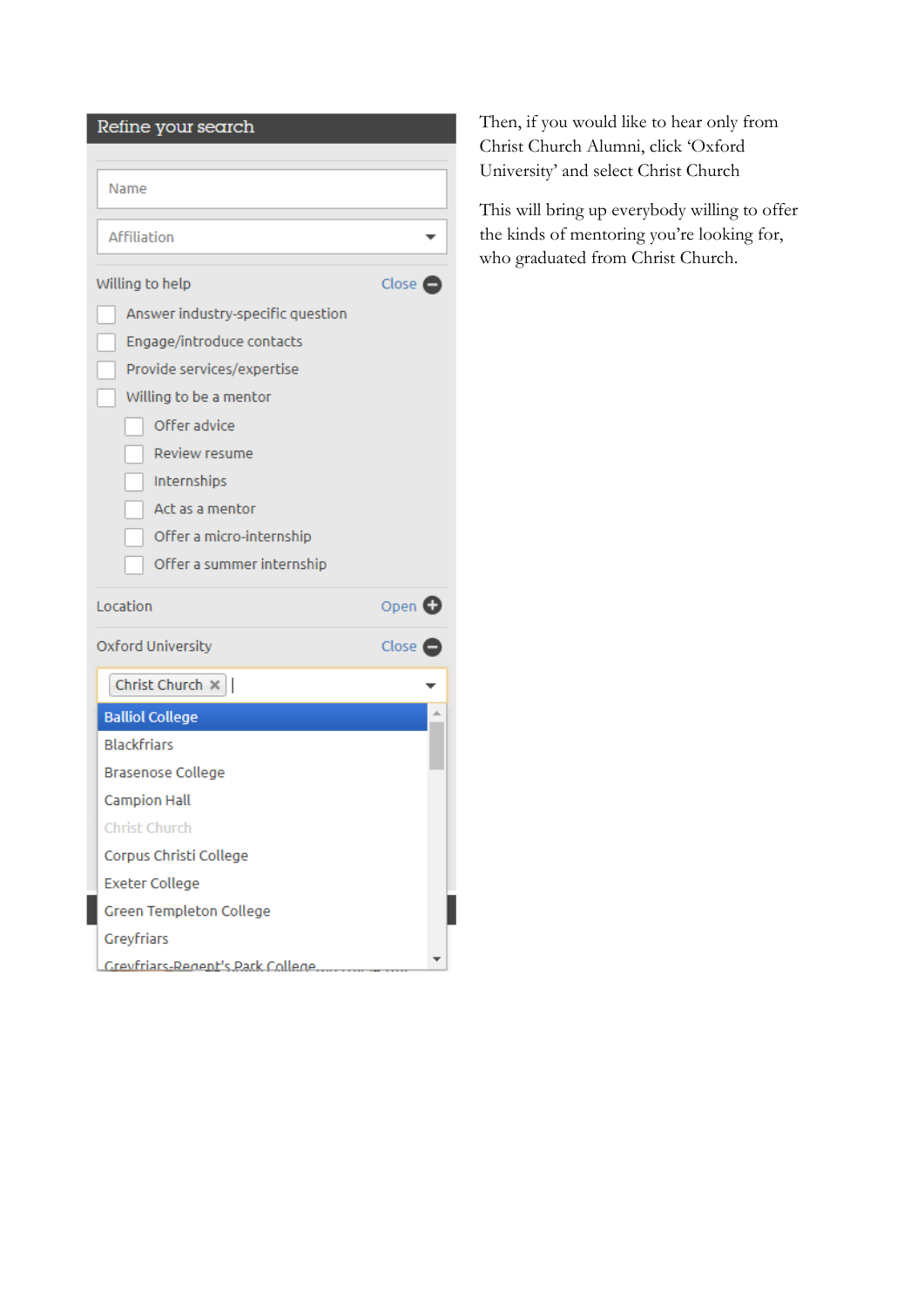| Name                                                                                                                                                                                                                                                                                                                                                       |                  |  |
|------------------------------------------------------------------------------------------------------------------------------------------------------------------------------------------------------------------------------------------------------------------------------------------------------------------------------------------------------------|------------------|--|
| Affiliation                                                                                                                                                                                                                                                                                                                                                |                  |  |
| Willing to help<br>Answer industry-specific question<br>✔<br>$\blacktriangledown$<br>Engage/introduce contacts<br>$\blacktriangleright$ Provide services/expertise<br>$\blacktriangleright$ Willing to be a mentor<br>Offer advice<br>✓<br>Review resume<br>Internships<br>Act as a mentor<br>✔ Offer a micro-internship<br>Offer a summer internship<br>✓ | Close $\epsilon$ |  |
| Location                                                                                                                                                                                                                                                                                                                                                   | Open <b>O</b>    |  |
| <b>Oxford University</b>                                                                                                                                                                                                                                                                                                                                   | Close C          |  |
| Christ Church X                                                                                                                                                                                                                                                                                                                                            |                  |  |
| Degree                                                                                                                                                                                                                                                                                                                                                     |                  |  |
| Matriculation (start year)                                                                                                                                                                                                                                                                                                                                 |                  |  |
| Work                                                                                                                                                                                                                                                                                                                                                       | Close $\bullet$  |  |
| Position                                                                                                                                                                                                                                                                                                                                                   |                  |  |
| Company/Institution                                                                                                                                                                                                                                                                                                                                        |                  |  |
| Financial Services X<br>Investment Banking X                                                                                                                                                                                                                                                                                                               |                  |  |

You can then filter by the industry/industries you'd like to receive mentoring in. If you know of a specific company or position you'd like to know more about, you can search for that too.

Finally, you can also filter by location, degree, and matriculation year. The results update automatically as you add filters, and you can then click on the profiles which come up and read their profile summaries and work experience.